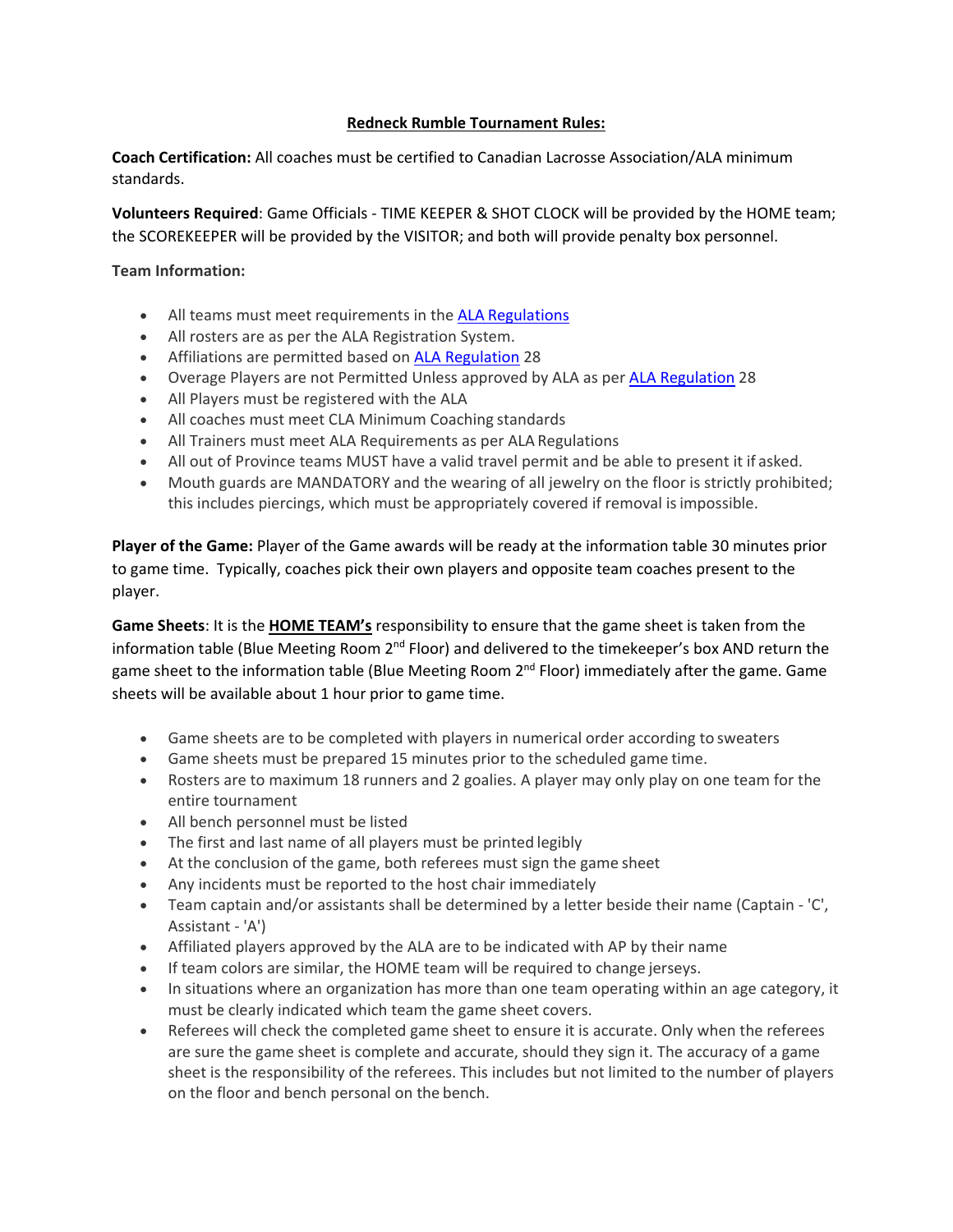## **Discipline Procedures:**

- All infractions are to be dealt with at the tournament with exceptions of 'MATCH PENALTY ABUSE OF AN OFFICIAL' this will automatically be a suspension until dealt with by the teams LGB.
- ALL major penalties are to be handled by the discipline committee.
	- $\circ$  This committee will be made up of, the chair of the tournament, RIC and Disciplinary chair. Please see [ALA regulation](https://cloud.rampinteractive.com/ablax/files/bylaws-regulations-policies/regulations/ALA-Regulations-Master-v9.1.pdf) 21 for automatic suspensions.
		- Tournament Chair Shannon Anderson
		- **•** Discipline Chair Jon Peters
	- o All 5-minute penalties and suspensions must be recorded on the tournament discipline log and the tournament director must submit to the ALA Office within 24 hours after the conclusion of the tournament.
	- o ALA Suspension Guidelines will be used as per the ALA regulation 20
		- Everyone must realize that for our game to grow, we must deal with the players and bench personnel in a manner that will make it evident that any deviation from good sportsmanship and the rules of the game will not be tolerated.
	- $\circ$  All Suspensions are to be served consecutively Tournament, League, and Provincials.
	- $\circ$  The use of a suspended or ineligible player(s) will result in a forfeiture of the game plus a referral to ALA discipline.

# **Suspension Information:**

- [ALA Regulation](https://cloud.rampinteractive.com/ablax/files/bylaws-regulations-policies/regulations/ALA-Regulations-Master-v9.1.pdf) 21 Automatic Suspensions
- Players and/or Bench Personnel who have received penalties calling for suspensions will be dealt with at the earliest possible time following the game.
- The Discipline Committee will conduct such interviews as may be necessary and render a decision as to the length of a suspension.
- The result of any decision must be communicated to the suspended party and their coach AT THE TOURNAMENT by the Discipline Chair.
- Teams who have person(s) serving suspension MUST indicate their names on the gamesheet.
- Suspensions levied by the Tournament Discipline Committee must be reported to the ALA within 24 hours

# **Game Structure**

- **Length of Games**
	- $\circ$  10U games will be three (3) fifteen-minute runtime periods, no clock stoppage (1hr time allowance).
	- $\circ$  12U games will be two (2) fifteen minute and one (1) twenty-minute stop time periods, (1.25hr time allowance).
	- $\circ$  14U and 16U games will be three (3) twenty-minute stop time periods (1.5hr time allowance).
- **Mercy Rule**  If a goal differential of six (6) or more goals is present at any time during the game, at the next whistle to start play, the clock will run at straight time. If the goal differential is brought within four (4) goals, the clock shall return to stop time at thattime.
- **Game Officials TIME KEEPER & SHOT CLOCK** will be provided by the **HOME** team; the **SCOREKEEPER** will be provided by the **VISITOR**; and both will provide penalty box personnel.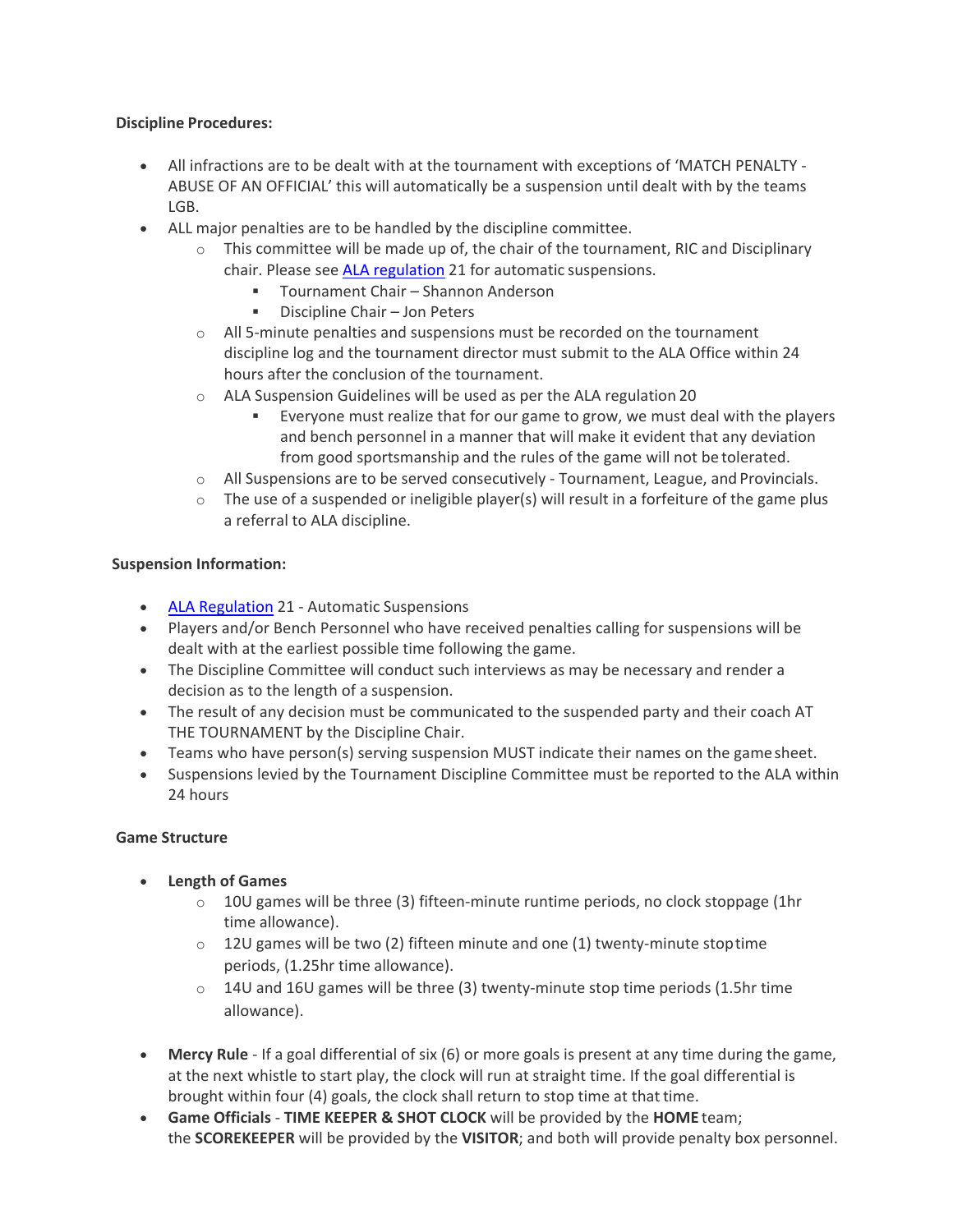• **Overtime** - In Round Robin there will be five (5) minute sudden victory periods until a goal is scored. There will be one (1) minute rest period between each five (5) minute period. In Medal games only as per CLA. Rule 20: exception is made to rest time between periods, which willbe (5) minutes.

## **Tournament Scoring System**

- **Game Win = 2 Points**
- **Game Loss = 0 Points**

Tie Breaker: as per ALA Regulation 28: In the event of a tie in point standings in a competition, final standings shall be determined as follows:

> If two teams are tied, the winner of the game or games between the two teams advances. If a tie still exists, the goal average formula listed below will be used.

If three or more teams are tied, and if one team has defeated the other teams with which it is tied after round robin play, the team shall advance.

Otherwise GOAL AVERAGE FORMULA: Only the goals scored in games between the tied teams are used in the goal average formula for tie breaking. Team with the highest ratio advances

Otherwise GOALS AVERAGE FORMULA: Only the goals scored in games between each other plus common opponents are used in the goal average formula for tie breaking. The team with the highest ratio advances.

Otherwise GOALS AGAINST FORMULA: Using goals for and against in all games played by the tied teams.

 GOALS FOR GOALS FOR + GOALS AGAINST The formula is applied once to rank all tied teams

#### **Protests**

To place an appeal, the appealing team must put a \$300 non-refundable bond forward. The appeal must be made in writing and must be received no later than 30 minutes after the conclusion of the game. If game conclusion time is missing from the game sheet the scheduled game time conclusion shall be used. If the appeal is won, the fee will be refunded. If any game or portion thereof is to be replayed, the refund will be given after that conclusion.

#### **Courtesy between Competitors and Respect for Players and Fans**

- Team management will not permit any of their players to enter the playing surface while any players from the previous game remain on the floor.
- Any players entering the playing surface between scheduled games shall wear CSA approved helmets and facemask or will be subject to a fine as per ALA Regulations.
- Unruly fans will be barred from the tournament arenas at the discretion of the RIC and the Discipline Committee.
- Abuse of players, team staff, referees, game officials or tournament committee members will not be tolerated and will be grounds for expulsion of the individual or teams involved. This will be at the discretion of the Tournament Chair and Discipline Committee.